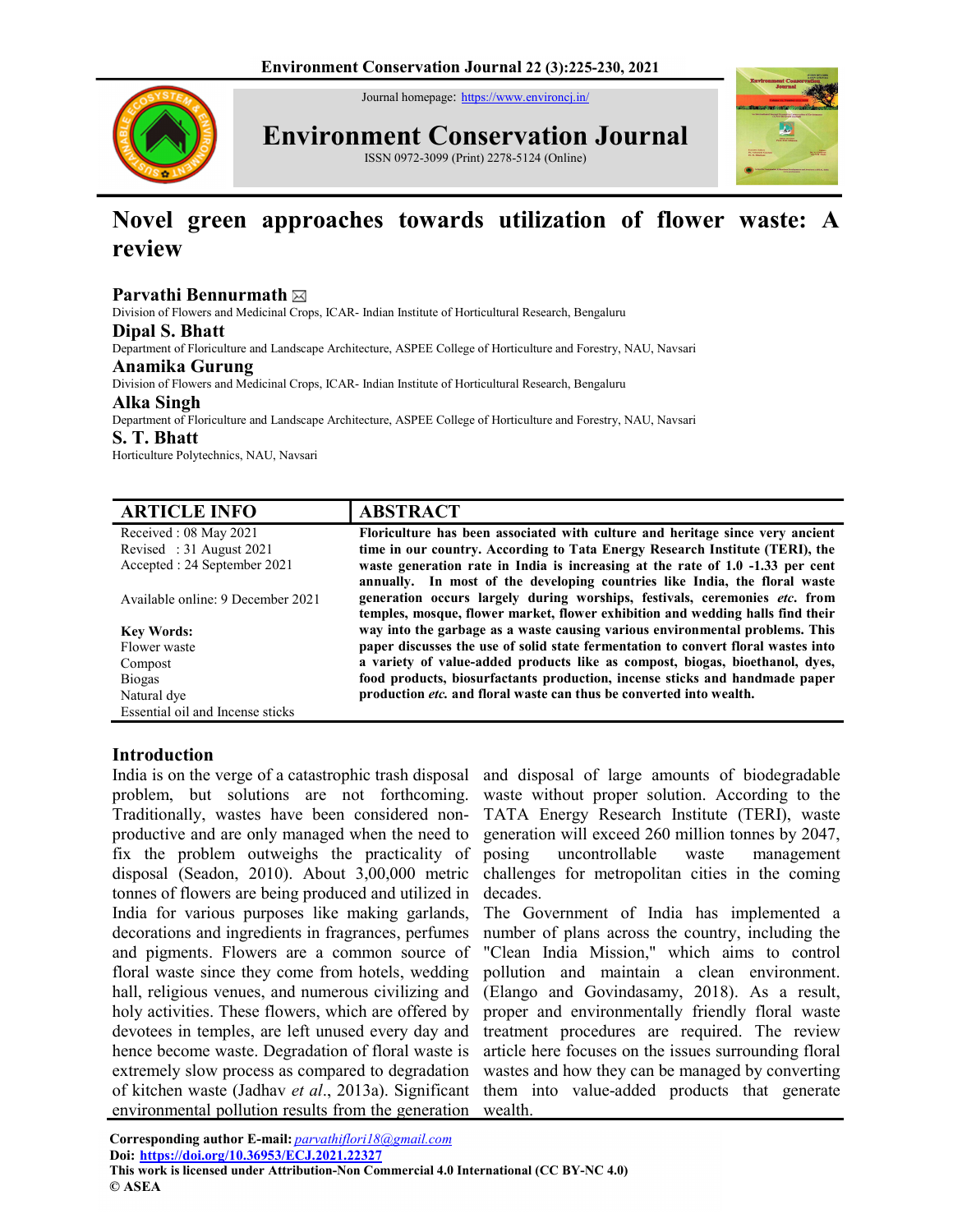#### Problems related due to improper disposal

In developing countries, the increasing rate of waste generation and their high collection cost are creating problems. It is estimated that in India nearly 700 million ton organic wastes is generated annually, which is either burned, or land filled (Shouche et al., 2011). About 40% of the total production of flowers are unused and wasted daily in country like Srilanka and India (Masure and Patil., 2014). These flowers are directly thrown into water covered by plastic or dumped on land, causing problems such as water and land pollution, development of eels and worms, the production of leachate and a foul odour. (Wijayapala, 2013). In India, approximately 8,000,000 t of flower waste are dumped into rivers each year, choking them to death. Pesticides and chemical fertilizers used in cultivation mix with river water, making it highly toxic and polluting soil fertility, lowering the land's aesthetic value. Toxic gases are released into the atmosphere when waste flowers are not completely burned.

## Approaches in utilization of flower waste: Value added products

Vermicompost, biofuels, bioethanol, pigments, dyes, food products, biosurfactants manufacture, incense sticks, handmade paper manufacture and other value-added items can all benefit from solid state fermentation.

## Vermicomposting

This method can be successfully utilized in temples as a solid waste management strategy with flowers as the major organic waste which will help by reducing volume of temple waste and at the same time generate additional revenue for the temples and can also be used as an alternative to chemical fertilizers to enhance the growth and yield of various plants. The temple waste from the Ganesh temple in Sangli, Maharashtra, was combined with the biogas digester effluent. The optimum parameters for vermicomposting were found to be temperature  $(25^{\circ}C)$ , pH  $(8.0)$ , particle size (1-2mm) and moisture content (80%) with percent carbon, nitrogen, phosphorus and potassium content of 28, 1.58, 0.33, and 0.28, respectively. They have also done the pot culture studies using five flowering plants (Gulab, Jaswand and Mogra varieties) of the test set (using prepared vermicompost as fertilizer) used in the studies showed good improvement of growth in terms of

height, flowering time as well as number of flowers produced as compared to control sets (without use of vermicompost as fertilizer) (Gaurav and Pathade, 2011). Similarly,  $20-30^{\circ}$ C temperature, pH 6-8 and 60-70% moisture content were optimum during vermicomposting as illustrated in a study by Shouche et al., 2011. Vermicomposting contains plant hormones like auxin and gibberellins and enzymes which can encourage plant growth and discouraged plant pathogens (Sailaja *et al.*, 2013). The *Pleurotus* species were very effective to remove the dyes from the waste woody material used in dry flower industries in Thoothukudi and for decomposition to produce cost-effective compost (Siluvai and Kirubagari, 2014). Temple waste was utilized as a potential resource material for E. fetida biomass and vermicompost production and showed variation in growth parameters of chickpea by enhancing root length, shoot length, number of secondary roots and total biomass at 12.5% VC compared to Kitchen waste and Farm yard manure vermicompost (Singh et al., 2013). Similarly, Pot culture experiment was conducted with Solanum lycopersicum L. and showed good enhancement of growth (Jain, 2016). Jadhav et al., 2013b have used flower waste generated from temples for degradation using microbial consortium Flower waste was collected and isolated with selected soil samples. The microbial consortia improved waste digestion and of good quality without harming the environment and the degraded material had high N, P, and K content, making it suitable for use as a nitrogen potash biofertilizer. In a study, marigold flower waste was mixed with cow dung in different proportions and Eisenia foetida was introduced. The bioconversion ratio, or the proportion of waste to vermicompost, was found to be high (60:40), and the amount of organic carbon, phosphorus and potassium vermicompost samples for all groups was higher than in control samples (without worms). It was observed that mixing floral waste with cow dung in 50:50, 60:40, and 70:30 ratios could produce nutrient-dense vermicompost. (Tiwari and Juneja, 2016)

## Bio-gas generation

When compared to other waste treatment technologies, anaerobic digestion has the following advantages: low sludge output, cheap cost, great energy efficiency, and process simplicity. Furthermore, because it combines waste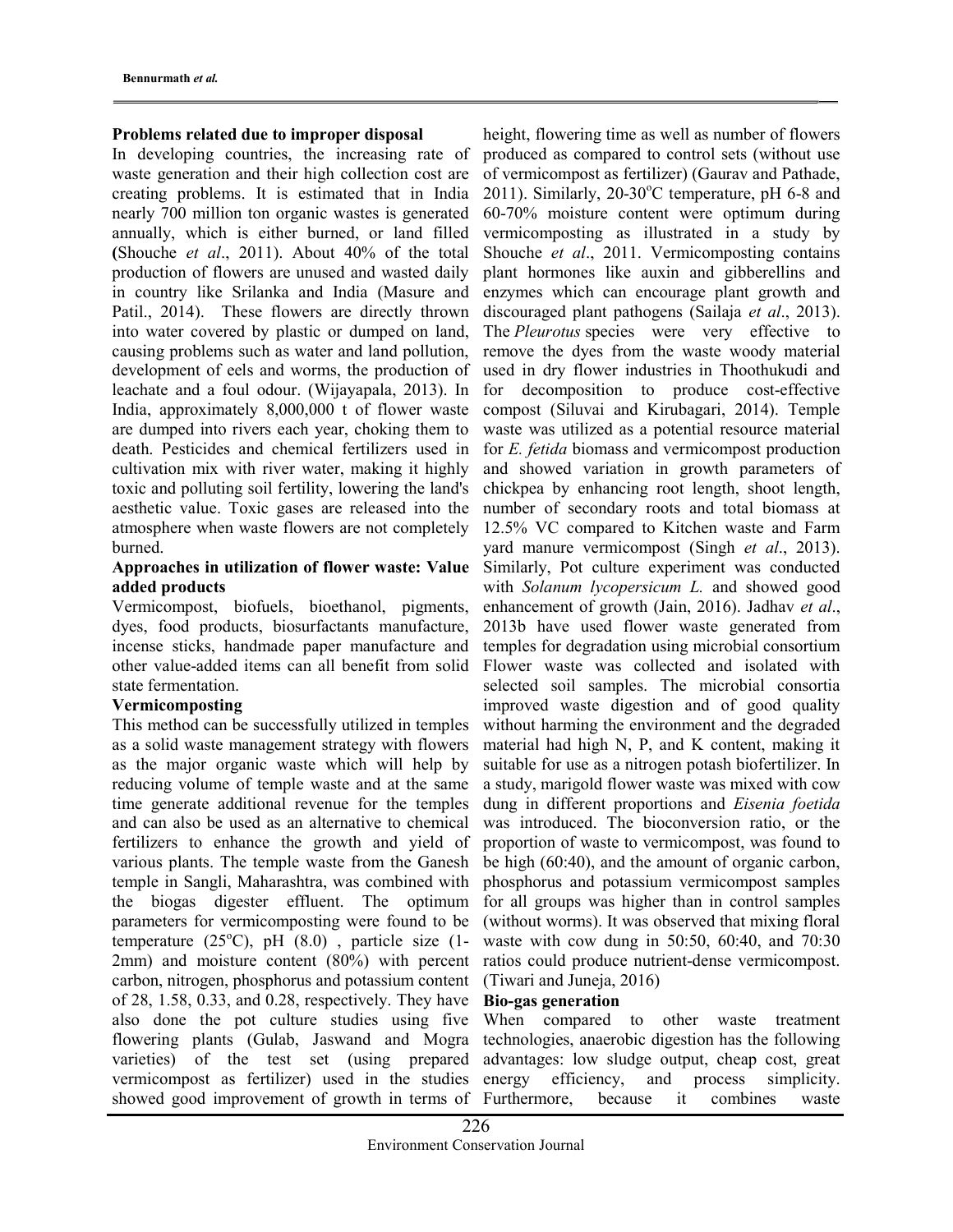stabilisation with net fuel generation and permits the effluent to be used as fertilizer and also for electricity generation, it has a beneficial environmental impact (Patel and Madamwar, 2001). Shri Mahakaleshwar temple produces around 3 tonnes of flower waste. therefore this technology is developed to generate energy (Agarwal, 2011). Singh and Bajpai (2012) studied on anaerobic digestion for methane production from flower waste and resulted that the process of digestion eliminated the pollution effects and removed pollutants like BOD and TS. During winter season (December to February), the biogas production of methane and carbon dioxide was 43%–50%, 44%–50%, respectively whereas 50%– 54% of methane and 40%–43% of carbon dioxide produced during summer season (March to May). Biogas production of Rose residue by anaerobic digestion were studied in a batch reactor and the process removed up to 73%, 82%, 45%, 42%, 58% of total solids, chlorides, volatile solids, Biochemical Oxygen Demand, Total Kjeldhal Nitrogen respectively, along with biogas production (Kumar and Swapnavahini, 2012). Prasad (2014) worked on utilization of flower waste by anaerobic decomposition process using lab scale model found that 60% consisting of methane and the pressure fall from 10% of flower waste with cowdung showed increase in pressure upto 0.44Kg/cm2. Anaerobic digestion of flowers (jasmine, sunset flower, Roselle, African wattle, Nile tulip flower, silk tree mimosa) and vegetable wastes (brinjal, cabbage, carrot, ladies finger) in a 1L capacity anaerobic digestor utilising cow dung as inoculums was studied in the laboratory. At room temperature, the digester was run in a 1:1 substrate to inoculums ratio, revealed that flowers had produced higher yield of biogas (16.69g/kg in 4.5days) than vegetable wastes (9.089g/kg in 6 days) (Ranjitha et al., 2014).

# Natural Dye

Due to the harmful effects and allergic reactions connected with synthetic dyes, people are becoming more aware of the benefits of utilizing natural dyes., Teli et al (2013) studied to isolate natural dyes from hibiscus and marigold flowers and with the help of different natural mordents like alum, harad and ferrous sulphate showed a very good potential to dye on cotton and cotton/silk blended

fabric. Because of their eco friendliness, low cost of manufacturing and easy waste management, natural dyes derived from rose residue have a wide range of commercial applications in dye-sensitized solar cells (Eren et al., 2015). In a study, making dyes for cotton, wool and silk on industrial scale reported that pretreatment with 1-2% of metal mordant and 5% of plant extract was found to be satisfactory for marigold petals (Vankar et al., 2009). Similarly, for bleached cotton fabrics, pretreatment with 1-2 percent metal mordant and 5% plant extract was reported to be optimal and showed excellent fastness properties and observed orange coloured calyx as main colour yielding part in the Sepalika (Nyctanthes arbor-tristis) flower waste (Wijayapala, 2013). The saffron flower waste was used for extraction of natural dye produced bright greenish yellow and green colour on pashmina fabric at acidic pH and also found that the fabric dyed at acidic pH without mordant has antimicrobial efficiency against Staphylococcus aureus (Raja et al., 2012). The maximum quantity of colour extraction was observed at low temperatures of 75°C to 85°C with low quality, whereas the minimum quantity of colour was noticed at high temperatures of 90°C to 95°C with good quality colour, and the minimum time necessary to extract excellent quality colour for rose petals was 15 minutes and 25 minutes for marigold petals at 90°C as illustrated by Masure and Patil, 2014. Jadhao and Rathod, 2013 worked on the extraction of patuletin dye from French marigold flower waste generated from temple and they found that the high antioxidant capacity than base and below the catechol was observed in patuletin dye wherein in industries it is thrown to river generally and reported that as compared to catechol, the patuletin dye is easily degradable, low cost and has no hazardous effect.

# Essential Oil

The flowers which were offered to deities in temples were available around 1450 tonnes as temple waste among this rose recorded as 50%. Steam distillation was used to obtain rose oil (0.14 %) from the offered temple flower Rosa damascene. GC-MS analysis was used to analyse the chemical components present in rose oil, yielding 54 compounds, the most prominent of which was phenyl ethyl alcohol (23.19 percent)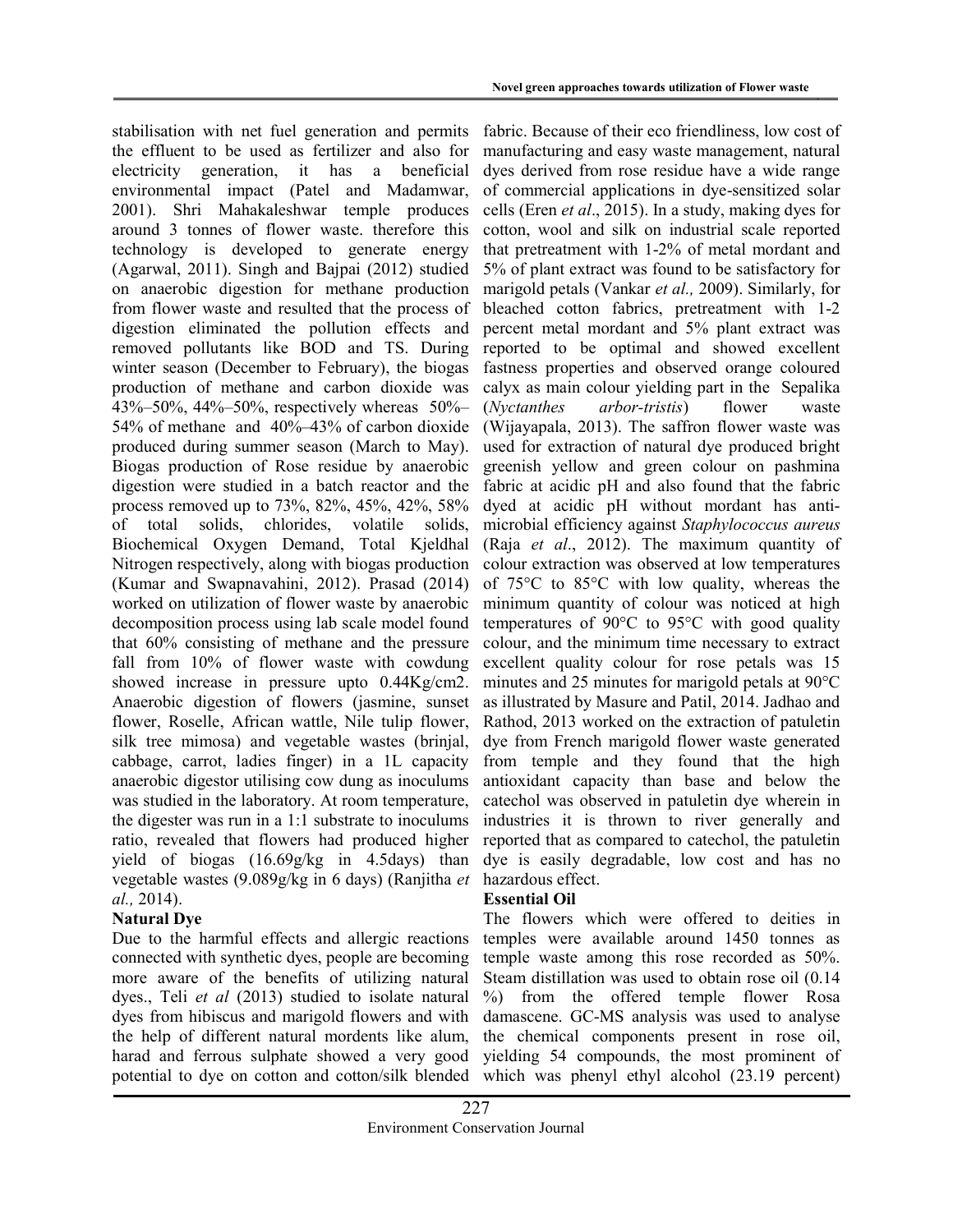followed by octadecane (10.49%), hexadecane (7.76%), phenyl ethyl tetra decyl ester (5.77%) and tetra methyl trisiloc endecanol (3.45%) (Perumal et al., 2012).

# Incense Sticks and Rose Water

Through the use of science and technology, the 'Mission Sakshama' initiative, established by CSIR's flagship institute Central Institute of Medicinal and Aromatic Plants (CIMAP), Lucknow, has opened the way to empower rural women in Lucknow while simultaneously mitigating pollution in the area. In Ajmer, with technical assistance from CIMAP, the Sharif Dargah committee has installed a rose water distillation plant at the outskirts of Ajmer to extract rose water from offered flowers (Indian Express, May, 2010). Incense sticks are made from flowers such as genda (Tagetes). According to the institute, this method can produce 1,500 agarbattis (incense) from one kg of raw material (filling material like flower powder and binding material). (The Hindu, Jan 25, 2013).

## Biosorption Studies

Heavy metals are extensively used in industries like batteries, electroplating, steel works, paint pigments, electrical accumulators etc. These metals are generally disposed of in water because they cannot be degraded biologically into innocuous compounds. Biosorption is a promising method for removing heavy metal ions that makes use of lowcost biosorbents. (Fourest and Roux, 1992). By treating the red rose biomass with methanol and polyethyleneimine + glutraldehyde, researchers were able to extract heavy metals from aqueous solutions with a maximum biosorption capacity of

Table 2: Technologies available at various institutes

99.72 and 51.68 mg/g for Pb(II) and Co(II), respectively (Haq et al., 2011).

Table 1: Floral waste used in biosorption experiments (Waghmode et al., 2018)

| <b>Source</b>                                                                                          |                                                 | <b>Bibliography</b>                                      |  |
|--------------------------------------------------------------------------------------------------------|-------------------------------------------------|----------------------------------------------------------|--|
| material                                                                                               | Application                                     |                                                          |  |
| Red rose                                                                                               | Biosorption of<br>Co(II)<br>and<br>Pb(II)       | HAO et al.<br>(2011)                                     |  |
| Carnation,<br>and<br>Daisy<br>Rose                                                                     | Biosorption of<br>acid blue 9                   | Echavarria-<br>Alvarez and<br>Hormaza<br>Anaguano (2014) |  |
| <b>Biomass</b><br>derived after<br>color<br>extraction<br>of<br>Hibiscus,<br>Portulaca<br>and<br>Canna | Removal<br>of<br>chromium from<br>aqueous phase | Vankar et al.<br>(2010)                                  |  |

## Valorization

Slavov et al., 2013 reported that the distilled rose petals as a source of immunomodulating pectic polysaccharides produced water-soluble polysaccharide. A combination strategy for the recovery of biologically active chemicals from waste rose biomass included the sequential extraction of polyphenols and pectin polysaccharides and the waste rose biomass could be a rich source of biologically active compounds, according to the overall yield of polysaccharides (25.3%) and polyphenols (4.4%) (Slavov et al., 2017).

| <b>SN</b>               | <b>Technologies Available</b>          | <b>Product/Process</b>                                                    | Institute                   |
|-------------------------|----------------------------------------|---------------------------------------------------------------------------|-----------------------------|
| $\mathbf{1}$            | For flower waste utilizarion           | Incense sticks                                                            | CIMAP, Lucknow              |
| $\overline{2}$          | Dehydration of flowers and foliage     | cards,<br>plates,<br>greeting<br>wall<br>dimensional<br>landscapes, three | NBRI, Lucknow               |
|                         |                                        | decorative items, etc.                                                    |                             |
| 3                       | Eco-friendly dyeing and antibacterial  | Natural dye                                                               | Chemical<br>Institute<br>of |
|                         | finishing of soya bean protein fabric  |                                                                           | Technology, Mumbai          |
|                         | using temple flower waste.             |                                                                           |                             |
| $\overline{\mathbf{4}}$ | Vermicomposting                        | Production of vermicompost from                                           | K. W. College, Sangli, and  |
|                         |                                        | temple waste                                                              | College,<br>Fergusson       |
|                         |                                        |                                                                           | Maharashtra                 |
| 5                       | Utilization of temple flower waste for |                                                                           | IIT, Kanpur                 |
|                         | dyeing of Cotton, Wool and Silk on     | Natural dye                                                               |                             |
|                         | industrial scale                       |                                                                           |                             |
|                         |                                        |                                                                           |                             |

Environment Conservation Journal 228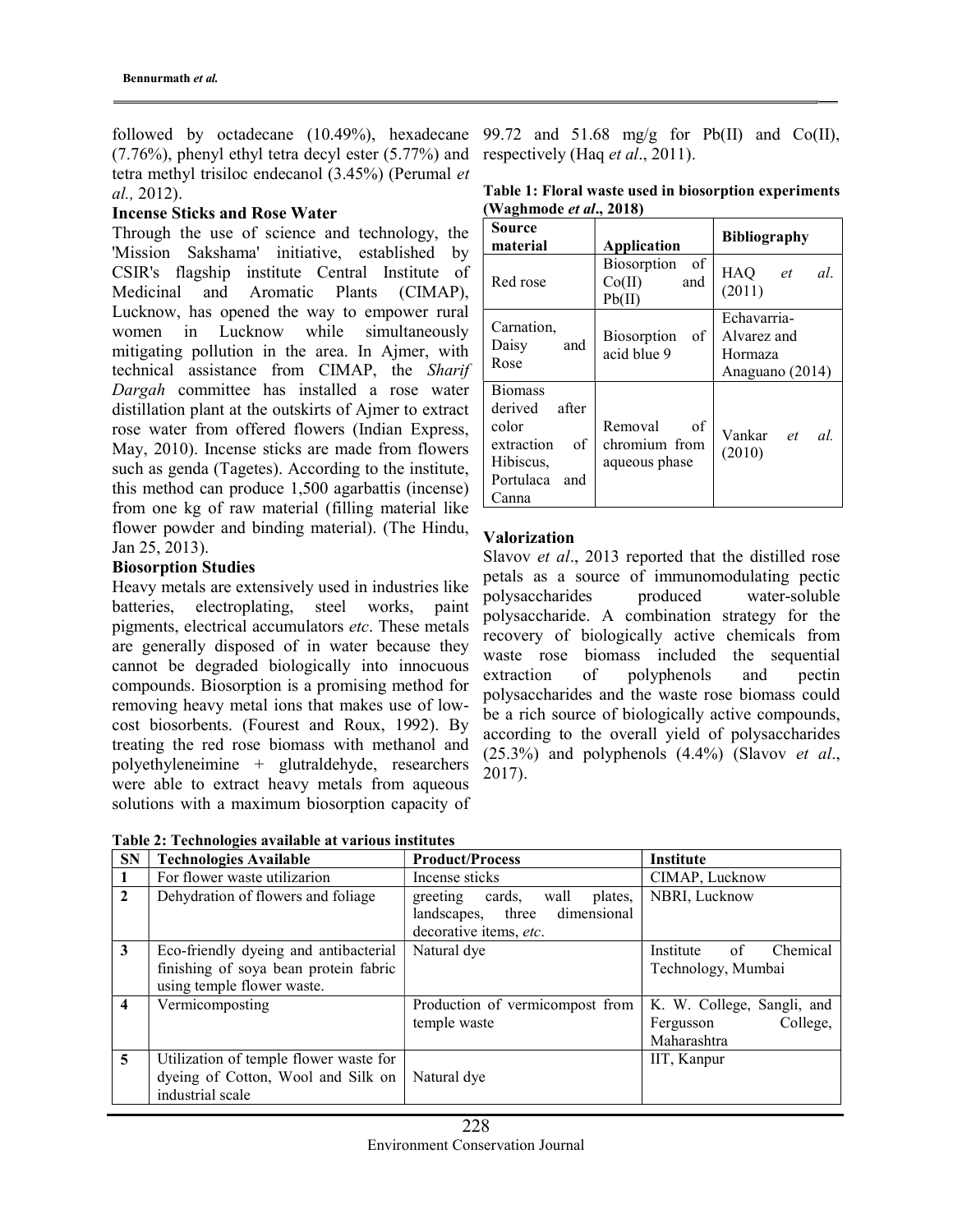#### Conclusion

The significance of bioremediation of floral wastes is of high importance. In addition to trash, temple waste flowers have a noteworthy impact on the environment and human health. The article discusses the floral waste management by converting them into various value-added products,

#### References

- Agarwal, S. (2011). Report on demonstration of renewable energy system at Shri Mahakaleshwar Temple Complex in Ujjain. Ministry of new and renewable energy, New Delhi,  $pp1–4.$
- Echavarria-Alvarez, A. M., & Hormaza-Anaguano, A. (2014). Flower wastes as a low-cost adsorbent for the removal of acid blue 9. Dyna, 81(185), 132-138.
- Eren, E., Gok, E. F., Seyhan, B. N., Maslakci, N. N., & Oksuz, A. U. (2015). Evaluation of anthocyanin, a rose residue extract, for use in dye-sensitized solar cell. Asian Journal of Chemistry, 27(10), 3745-3748.
- Fourest, E., & Roux, J. C. (1992). Heavy metal biosorption by fungal mycelial by-products: mechanisms and influence of pH. Applied microbiology and biotechnology, 37(3), 399- 403.
- Haq, N. B., Rubina, K., & Muhammad, A. H. (2011). Biosorption of Pb (II) and Co (II) on red rose waste biomass.
- Jadhao, N. U., & Rathod, S. P. (2013). The extraction process and antioxidant properties of patuletin dye from wasted temple French marigold flower. Asian Journal of Plant Sciences & Research, 3, 127-132.
- Jadhav, A. R., Chitanand, M. P., & Shete, H. G. (2013). Flower waste degradation using microbial consortium. IOSR Journal of Agriculture and Veterinary Science, 3(5), 1-63.
- Jain, N. (2016). Waste management of temple floral offerings by vermicomposting and its effect on soil and plant growth. International Journal of Environmental & Agriculture Research, 2(7), 89-94.
- Kumar, M., & Swapnavahini, K. (2012). Nutrient reduction and biogas production of rose residue by anaerobic digestion in a batch reactor. Int J Adv Res Sci Technol, 1(2), 125-129.
- Masure, P. S., & Patil, B. M. (2014). Extraction of W aste Flowers. Int. J. Eng. Res. Technol., 3, 43-44.
- Patel, H., & Madamwar, D. (2001). Single and multichamber fixed film anaerobic reactors for biomethanation of acidic petrochemical wastewater-systems performance. Process Biochemistry, 36(7), 613-619.

including as compost for plant development, biogas for energy generation, and dyes and pigments in the textile industry while, biofuels and bioethanol could solve the problem of energy crisis. This will solve the problem of floral waste disposal, and as a result, water and environmental pollution will be reduced, and waste will be converted to wealth.

- Perumal, K., Moorthy, T. S., & Savitha, J. S. (2012). Characterization of essential oil from offered temple flower Rosa damascena Mill. Asian Journal of Experimental Biological Sciences, 3(2), 330-334.
- Prasad, (2014). Production and utilization of flower waste by anaerobic decomposition process. Project reference no.: 38s1468, SJB Institute of Technology, Bengaluru.
- Raja, A. S. M., Pareek, P. K., Shakyawar, D. B., Wani, S. A., Nehvi, F. A., & Sofi, A. H. (2012). Extraction of Nat-ural Dye from Saf-fron Flower Waste and its Applica-tion on Pashmina fabric.
- Ranjitha, J., & Vijayalakshmi, S. (2014). Production of bio-gas from flowers and vegetable wastes using anaerobic digestion.
- Sailaja, D., Srilakshmi, P., Shehanaaz, P. H., Bharathi, D. L., & Begum, A. (2013). Preparation of vermicompost from temple waste flower. Int J Sci Inno Discov, 3(3), 367-375.
- Seadon, J. K. (2010). Sustainable Waste Management Systems. Journal of Cleaner Production, (18), 1649-1651.
- Shouche, S., Pandey, A., & Bhati, P. (2011). Study about the changes in physical parameters during vermicomposting of floral wastes. Journal of environmental research and development, 6(1), 63-68.
- Siluvai, C., & Kirubagari, A. (2014). Fungal degradation of dry flower industrial waste and evaluation of dye level by HPLC. Journal of Microbiology and Biotechnology Research, 4(3), 40-50.
- Singh, A., Jain, A., Sarma, B. K., Abhilash, P. C., & Singh, H. B. (2013). Solid waste management of temple floral offerings by vermicomposting using Eisenia fetida. Waste management, 33(5), 1113-1118.
- Singh, P., & Bajpai, U. (2012). Anaerobic digestion of flower waste for methane production: an alternative energy source. Environmental Progress & Sustainable Energy, 31(4), 637-641.
- Slavov, A., Denev, P., Panchev, I., Shikov, V., Nenov, N., Yantcheva, N., & Vasileva, I. (2017). Combined recovery of polysaccharides and polyphenols from Rosa damascena wastes. Industrial Crops and Products, 100, 85-94.